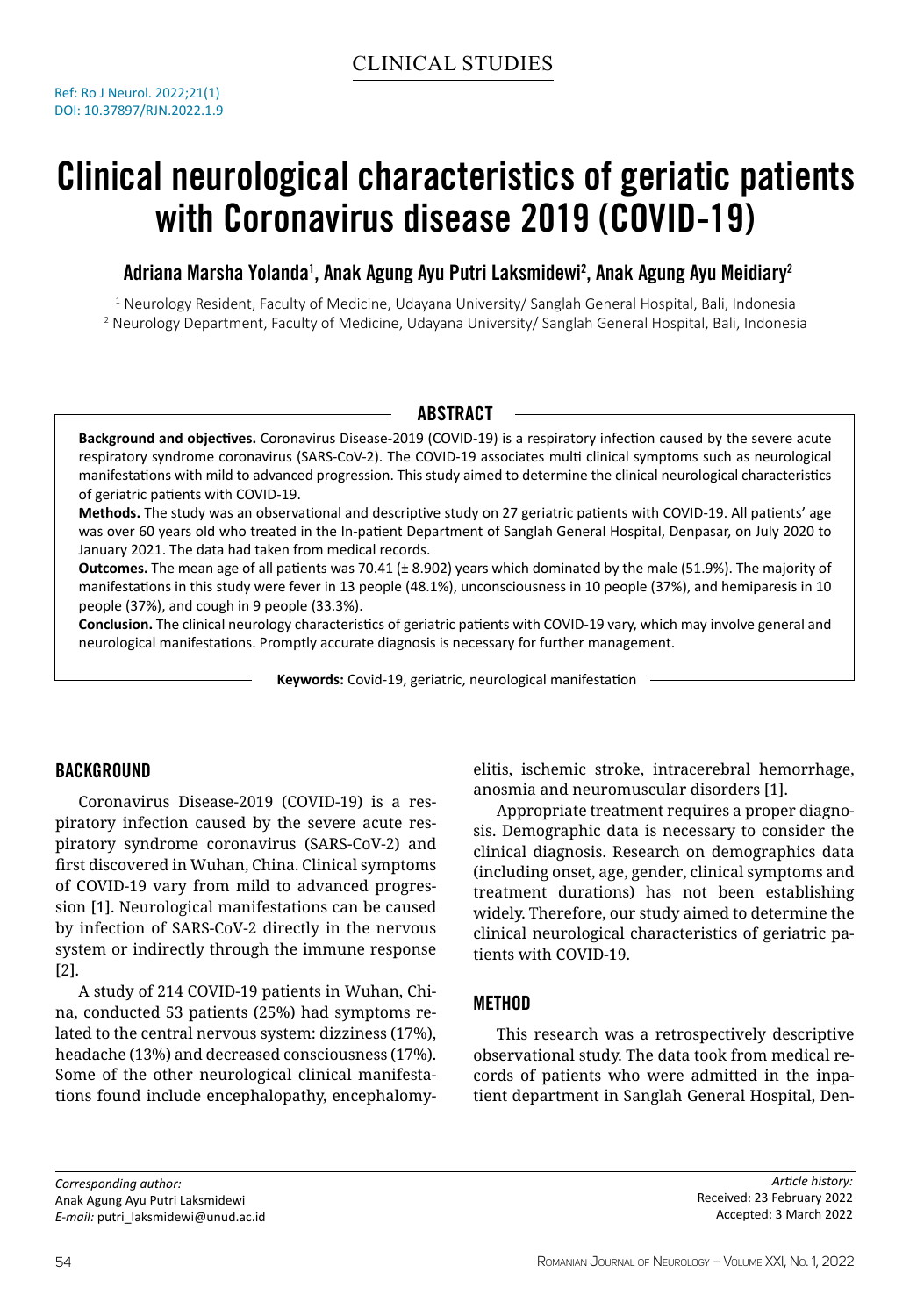pasar, from July 1, 2020 to January 31, 2021. Inclusion criteria were COVID-19 sufferers aged more than 60 years with neurological manifestations. The diagnosis of COVID-19 is based on World Health Organization clinical guidelines, which had been proven from the results of the history, physical examination and support tests. The exclusion criteria were COV-ID-19 sufferers whose data in their medical records were incomplete. The data includes age, gender, comorbid factors, clinical manifestations, patient outcomes and laboratory tests.

Sample selection used all COVID-19 patients who had met the inclusion and exclusion criteria during a predetermined period without a specific sample size. The ethical approval number 2021.02.1.0246 was taken from the ethics committee of Sanglah General Hospital Denpasar.

The data collected is then processed using the International Business Machine Statistical Package for the Social Sciences (IBM SPSS) Statistics version 20 software. The descriptive analysis had performed to determine the proportion and clinical neurological characteristics of geriatric patients with COVID-19 at Sanglah General Hospital Denpasar as a source for further research.

## RESULT

Twenty-seven geriatric patients (over 60 years) with COVID-19 and clinical neurological manifestations had treated at Sanglah Hospital from July 1, 2020, to January 31, 2021. The demographic and clinical characteristics of the research sample showed in Table 1.

The mean age of all patients was  $70.41$  ( $\pm$  8.902) years, with the male gender dominates (n =14, 51.9%) females (n =13, 48.1%) respectively. Comorbid factors included hypertension (n=19, 70.4%), diabetes mellitus (n=11, 40.7%), and chronic kidney disease (n=4, 14.8%). The risk factors included smoking (n=3, 11.1%) and alcohol consumption (n=1, 3.7%). General manifestations found fever in 13 peo-

TABLE 1. Demographic and Clinical Characteristics of Geriatric Patients with COVID-19 and neurologic manifestations

|                                    | No. (%)       |               |               |         |  |
|------------------------------------|---------------|---------------|---------------|---------|--|
| <b>Characteristics</b>             | Total (n=27)  | Severe (n=18) | Mild $(n=9)$  | p value |  |
| Age                                | 70.41 (8.902) | 69.72 (9.627) | 71.78 (7.579) | 0.58    |  |
| Mean (±standard deviation)         |               |               |               |         |  |
| Gender                             |               |               |               |         |  |
| Female                             | 13 (48.1%)    | 8 (57.1%)     | 6 (42.9%)     | 0.49    |  |
| Male                               | 14 (51.9%)    | 10 (76.9%)    | 3(23.1%)      |         |  |
| <b>Comorbid Factors</b>            |               |               |               |         |  |
| Hypertention                       | 19 (70.4%)    | 13 (72.2)     | 6(66.7%)      | 1.000   |  |
| Diabetes Mellitus                  | 11 (40.7%)    | 8 (44.4%)     | 3(33.3%)      | 0.89    |  |
| Dyslipidemia                       | 1(3.7%)       | 1(5.6%)       | 0             | 1.000   |  |
| Smoking                            | 3(11.1%)      | 1(5.6%)       | 0             | 0.51    |  |
| Malignancy                         | 2(7.4%)       | 1(5.6%)       | 1 (11.1%)     | 1.000   |  |
| Chronic Kidney Disease             | 4 (14.8%)     | 2(11.1%)      | 2 (22.2%)     | 0.84    |  |
| Alcohol consumption                | 1(3.7%)       | 1(5.6%)       | 0             | 1.000   |  |
| <b>General manifestations</b>      |               |               |               |         |  |
| Fever                              | 13 (48.1%)    | 10 (55.6%)    | 3(33.3%)      | 0.49    |  |
| Cough                              | 9 (33.3%)     | 8 (44.4%)     | $1(11.1\%)$   | 0.19    |  |
| Shortness of breath                | 4 (14.8%)     | 3 (16.7%)     | $1(11.1\%)$   | 1.000   |  |
| Anorexia                           | 2(7.4%)       | 1(5.6%)       | 1(11.1%)      | 1.000   |  |
| Vomit                              | 1(3.7%)       | 0             | $1(11.1\%)$   | 0.71    |  |
| Nausea                             | 2(7.4%)       | 1(5.6%)       | 1(11.1%)      | 1.000   |  |
| <b>Neurological manifestations</b> |               |               |               |         |  |
| Unconsciousness                    | 10 (37%)      | 8 (44.4%)     | 2(22.2%)      | 0.48    |  |
| Headache                           | 7 (25.9%)     | 4 (22.2%)     | 3(33.3%)      | 0.87    |  |
| Hemiparesis                        | 10 (37%)      | 5 (27.8%)     | 5(55.6%)      | 0.32    |  |
| Slurred speech                     | 7 (25.9%)     | 4 (22.2%)     | 3 (33.3%)     | 0.87    |  |
| <b>Dizziness</b>                   | 1(3.7%)       | 0             | 1 (11.1%)     | 0.71    |  |
| <b>Blurred vision</b>              | 1(3.7%)       | 0             | 1 (11.1%)     | 0.71    |  |
| Seizure                            | 1(3.7%)       | 1(5.6%)       | 0             | 1.000   |  |
| Drooped face                       | 2(7.4%)       | 1(5.6%)       | 1 (11.1%)     | 1.000   |  |
| <b>Outcome</b>                     |               |               |               |         |  |
| Dead                               | 7 (25.9%)     | 6(33.3%)      | 1 (11.1%)     | 0.43    |  |
| Alive                              | 20 (74.1%)    | 12 (66.7%)    | 8 (88.9%)     |         |  |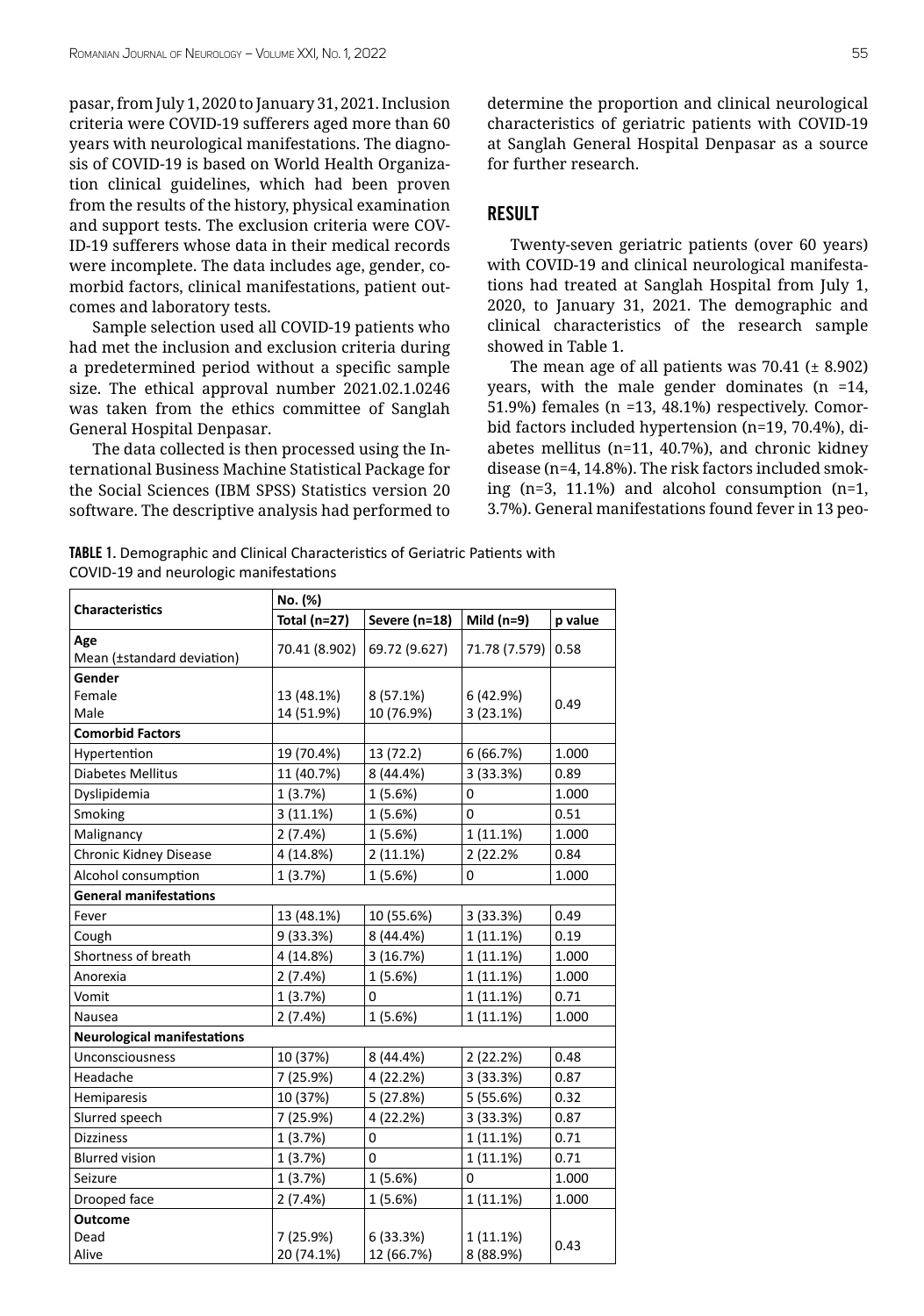ple (48.1%), cough in 9 people (33.3%) and shortness of breath in 4 people (14.8%). Neurological manifestations found unconscious in 10 people (37%), headache in 7 people (25.9%), hemiparesis in 10 people (37%) and slurred speech in 7 people (25. 9%). The clinical outcome obtained as many as 7 (25.9%) patients who died.

The outcome of this study had divided by severity degree of COVID-19 infection into 18 (67.7%) patients with severe and 9 (33.3%) patients with mild. There were no significant differences in determining the age, gender, comorbid factors, general clinical symptoms, neurological symptoms and clinical outcomes between patients with mild and severe COVID-19 infection.

Table 2 showed the laboratory characteristics of COVID-19 patients aged over 60 years with neurological clinical manifestations. Patients with severe COVID-19 infection had a higher inflammatory response, characterized by higher CRP levels than those with low-grade COVID-19 infection (CRP: 100.9 mg/l [10.04-290]; p < 0 ,01). Patients with severe COV-ID-19 infection also had higher levels of SGOT/Aspartate aminotransferase (AST) (SGOT: 38.55 [14.9- 644]; p < 0.01). Patients with severe COVID-19 infection also had lower uric acid levels (uric acid:

|  |  |  |  | TABLE 2. Laboratory Characteristics of Geriatric Patients with COVID-19 and neurologic manifestations |
|--|--|--|--|-------------------------------------------------------------------------------------------------------|
|--|--|--|--|-------------------------------------------------------------------------------------------------------|

| Laboratory characteristics              | Median             |                   |                   |          |  |
|-----------------------------------------|--------------------|-------------------|-------------------|----------|--|
|                                         | <b>Total</b>       | <b>Severe</b>     | <b>Mild</b>       | p value  |  |
| Haemoglobin                             | 13.37              | 13.17             | 13.57             |          |  |
|                                         | $(8.69 - 15.37)$   | $(11.03 - 15.37)$ | $(8.69 - 14.38)$  | 0.50     |  |
| Hematocrite                             | 41.24              | 41.21             | 41.24             |          |  |
|                                         | $(23.67 - 47.86)$  | $(33.56 - 44.64)$ | $(23.67 - 47.86)$ | 0.60     |  |
| White blood cell                        | 8.99               | 9.9               | 8.87              |          |  |
|                                         | $(4.98 - 32.57)$   | $(4.98 - 32.5)$   | $(5.26 - 30.64)$  | 0.79     |  |
| Platelet count                          | 210                | 209               | 249               | 0.53     |  |
|                                         | $(108-505)$        | $(108-557)$       | $(125-490)$       |          |  |
| Neutophil to Lymphocyte ratio (NLR)     | 9.11               | 7.72              | 6.15              | 0.143    |  |
|                                         | $(1.20 - 31.94)$   | $(1.88 - 31.94)$  | $(1.2 - 11.59)$   |          |  |
| Random blood glucose                    | 117                | 139               | 109               | 0.47     |  |
|                                         | $(70-489)$         | $(79-349)$        | $(70-489)$        |          |  |
| C-Reactive Protein (CRP)                | 48.5               | 100.9             | 7.53              | $0.003*$ |  |
|                                         | $(1.30-290)$       | $(10.04 - 290)$   | $(1.30 - 59.65)$  |          |  |
| D-dimer                                 | 1.21               | 1.37              | 1.03              | 0.071    |  |
|                                         | $(0.34 - 20)$      | $(0.34 - 20)$     | $(0.73 - 2.85)$   |          |  |
| Blood Urea Nitrogen (BUN)               | 19.1               | 15.5              | 20.9              | 0.41     |  |
|                                         | $(6.70 - 64.7)$    | $(6.70 - 64.7)$   | $(8.1 - 37)$      |          |  |
| Creatinine                              | 0.85               | 0.85              | 0.76              | 0.53     |  |
|                                         | $(0.42 - 4.92)$    | $(0.42 - 4.92)$   | $(0.56 - 2.4)$    |          |  |
| <b>Glomerular Filtration Rate</b>       | 73.38              | 74.5              | 72.7              | 0.82     |  |
|                                         | $(12.82 - 101.85)$ | $(12.8 - 101.8)$  | $(26.3 - 96.3)$   |          |  |
| Serum Glutamic Oxaloacetic              | 33.8               | 38.55             | 27.6              | 0.018    |  |
| Transaminase (SGOT)                     | $(14.10 - 644)$    | $(14.9 - 644)$    | $(14.1 - 50.7)$   |          |  |
| Serum Glutamic Pyruvic Transaminase     | 24.5               | 27.2              | 14.4              | 0.08     |  |
| (SGPT)                                  | $(5.00-413)$       | $(12-413)$        | $(5-53.2)$        |          |  |
| Natrium                                 | 133                | 133               | 135               | 0.188    |  |
|                                         | $(109-149)$        | $(109-146)$       | $(131-149)$       |          |  |
| Kalium                                  | 3.63               | 3.72              | 3.52              | 0.24     |  |
|                                         | $(2.80 - 5.22)$    | $(2.8 - 5.22)$    | $(3.03 - 4.07)$   |          |  |
| <b>Total Cholesterol</b>                | 132                | 129.5             | 141               | 0.77     |  |
|                                         | $(62 - 281)$       | $(62 - 281)$      | $(96-153)$        |          |  |
| Low density level (LDL) of Cholesterol  | 88                 | 82                | 90                | 0.979    |  |
|                                         | $(27-218)$         | $(27-218)$        | $(37-122)$        |          |  |
| High density level (HDL) of Cholesterol | 35                 | 35.5              | 32                | 0.92     |  |
|                                         | $(20-51)$          | $(20-51)$         | $(25-48)$         |          |  |
| Tryglyceride                            | 111                | 116.5             | 109               | 0.537    |  |
|                                         | $(47-238)$         | $(47-238)$        | $(65-157)$        |          |  |
| Uric acid                               | 4.3                | 4.15              | 5.3               | 0.026    |  |
|                                         | $(1.7 - 7.00)$     | $(1.7 - 5.3)$     | $(2.6-7)$         |          |  |
| Albumin                                 | 3.5                | 3.4               | 3.6               | 0.12     |  |
|                                         | $(2.60 - 4.70)$    | $(2.6 - 4.7)$     | $(3.1 - 4.4)$     |          |  |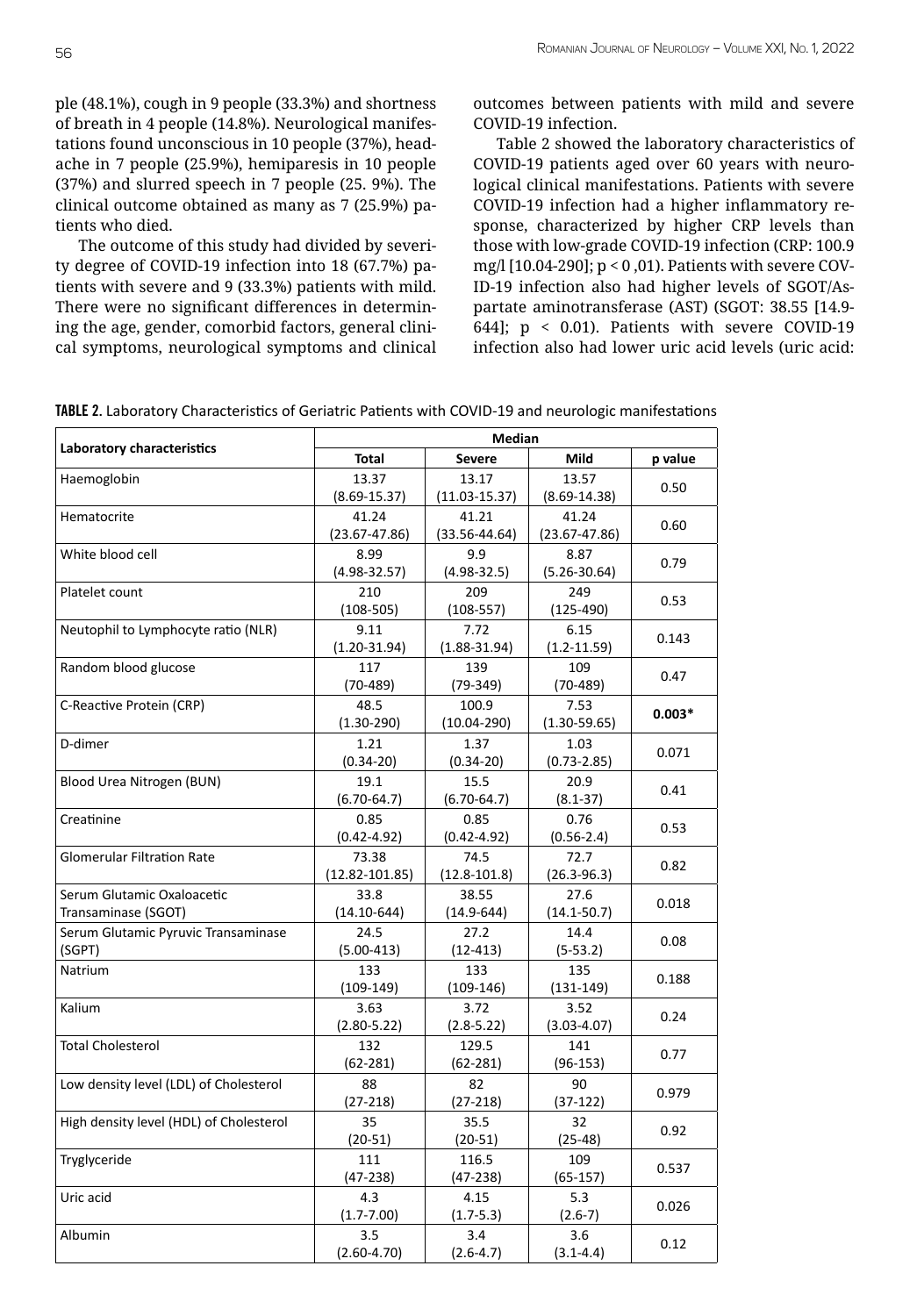4.15 [1.7-5.3]; p < 0.05). The statistical data analysis found that patients with mild and severe COVID-19 infection have insignificant differences in laboratory tests such as routine blood tests (hemoglobin, hematocrit, white blood cell, platelet), D-dimer, kidney function tests (urea, creatinine) albumin, lipid profile (total cholesterol, LDL cholesterol, HDL cholesterol, triglycerides).

#### **DISCUSSION**

This study used a descriptive design to show the proportion and mean of the sample. Twenty-seven samples were obtained, with a mean age of 70.41  $(\pm$ 8.902) years old. This result is in line with Guo et al., study in 2020 that found an average age of 67 years [3].

The gender sample of this study dominated by the male (51.9%) to female (48.1%) is similar to a study conducted by Chen et al., in 2020 from Wuhan, which found that male results were 54.3-68% [3,4].

The dominant comorbid factors were hypertension as many as 19 people (70.4%) and diabetes mellitus as many as 11 people (40.7%). This is following a study that explained that geriatric patients (>60 years) had higher risk factors, including hypertension, diabetes mellitus, hyperlipidemia and vascular disease [2]. The risk factors for smoking were 3 people (11.1%) and alcohol consumption was 1 person (3.7%).

The general manifestations included fever in 13 people (48.1%) and cough in 9 people (33.3%). This result was similar with research conducted by Liu et al., in 2020, the main symptoms that are commonly found are fever and cough [5,6]. The upper respiratory tract is the entry point for SARS-Cov-2. The main target of SARS-CoV-2 is respiratory and digestive tract epithelial cells which have angiotensin converting enzyme 2 (ACE2). Decreased airway particle clearance function, and the number of cilia found in the elderly This causes factors that cause respiratory symptoms to be found more in the elderly [6]. Based on a retrospective study conducted by Mao et al., in 2020, it was found that COVID-19 predominantly affects the respiratory system, with common symptoms that are often found to be fever (61.7%), cough 50%, and decreased appetite (31.8%). Other common symptoms include fatigue, myalgia and shortness of breath [7].

The most common neurological clinical symptoms were unconsciousness in 10 people (37%) and hemiparesis in 10 people (37%). Based on the research data of Mao et al., in 2020, there were 214 COVID-19 patients, and as many as 36.4%, of which 39 people (31%) decreased consciousness and 77 people (62%) with cerebrovascular disease [2,7]. Several cases of COVID-19 with neurological symptoms reported encephalitis (10-70%), headache (13%), dizziness (17%), neuralgia (2%), seizures (1%), ataxia (1%), and acute neurologic deficits (3%) [1]. SARS-CoV-2 has a high affinity for the ACE2 receptor. The ACE2 receptor is a SARS-CoV-2 receptor found in various organs. The distribution and expression of ACE2 receptors involving the nervous system can lead to neurologic manifestations through direct and indirect mechanisms [7,8]. Mechanism of the spread of SARS-CoV-2 to the nervous system through the hematogenous distribute to the cribriform plate and olfactory bulb [8]. The ACE2 receptor is also expressed by neurons and glial cells, making the nervous system a potential target for SARS-CoV-2 [7].

The unconsciousness may be caused by encephalopathy related to hypoxia, drugs, toxins and metabolism. Consideration of the cause of encephalitis must be associated with the presence of brain inflammation characterized by other neurologic deficits [2].

In this study, headache manifested in only 7 (25.9%) of 27 patients. These differ from a study conducted by Rahman et al., in 2020, where reported headache as the most common neurological symptom. The underlying mechanism of headache is related to infection of the nervous system and other factors related to stress, fear and anxiety [9].

Cerebrovascular disease is associated with damage to blood vessels (specifically large blood vessels) accompanied by risk factors. Increased inflammatory response and hypercoagulable conditions characterized by increased levels of C-Reactive Protein (CRP) and D-dimer. The ischemic stroke resulted from a cytokine storm, which damage the vascular endothelium, disseminated intravascular coagulation and impair autoregulation. The binding of the virus to the ACE2 receptor found on the endothelium of blood vessels will cause extensive, which will increase the risk of thrombosis and cause ischemic stroke. In hemorrhagic stroke, the SARS-CoV-2 virus will reduce the expression and function of the ACE2 protein resulted in uncontrolled hypertension, rupture of artery walls and cerebral hemorrhage. Thrombocytopenia and hypercoagulation can also cause cerebral hemorrhage [10]. The dead clinical outcome obtained as many as 7 (25.9%) patients.

From the results of the study, there was an increase in CRP with an average of 48.5 mg/l  $(\pm 1.3$ -290). This is in line with a meta-analysis study conducted by An et al. in 2020, from 14 studies an increase in CRP was found, with an average of 75.47 mg/dL. SARS-CoV-2 infection is an inflammatory response characterized by increased levels of interleukin (IL)-6, Granulocy Colony-Stimulating Factor (GCSF), Interferon gamma-induced protein 10